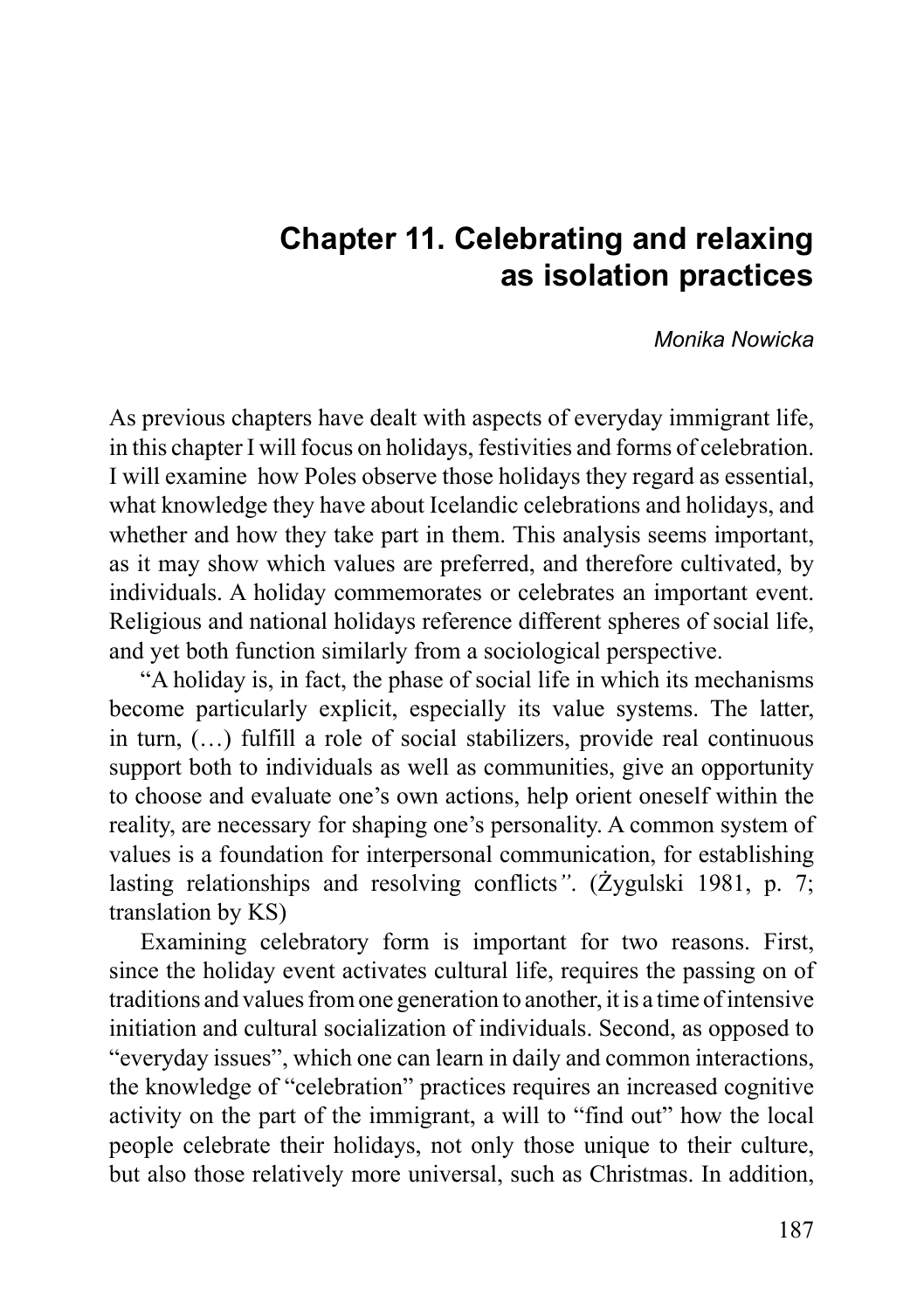opportunities to acquire holiday traditions are limited due to their infrequent recurrence. Celebration practices can hardly be learned during work hours, even if the immigrant works in the Icelandic milieu. In order to learn about the ways of celebrating in a given country it is necessary to rely on information from books, or to establish closer relations with the locals. Thus, by observing how Poles spend Icelandic holidays and to what depths they comprehend them, an attempt can be made to assess whether those observed want to adapt to the host culture or are inclined to become culturally isolated.

Those Polish immigrants familiar with Icelandic holidays and customs, by taking part in Icelandic celebrations are likely to exhibit behaviors that demonstrate their gradual integration into the host country. Those immigrants who lack basic information concerning Icelandic celebration patterns, who cannot name local holidays, and who spend their holidays in a traditionally Polish way surrounded by Poles, tend to isolate themselves from the Icelandic society. As a result, holiday celebration may be perceived either as an integrative or an isolating practice, depending on how the process evolves. In the text below we will provide an analysis of how Polish people in Iceland celebrate religious holidays and private occasions, how they participate in specifically Icelandic holidays and what they know about them.

## **Religious holidays**

Our interviewees emphasized the importance of celebrating religious holidays, Christmas in particular<sup>1</sup>. When asked how they spend Christmas they would stress that they try to recreate the Polish atmosphere and organize this time in such a way as to make it as similar to the holidays spent at home in Poland as possible. Poles celebrate holidays in various circles: with the closest family, if they are present as well, with friends

<sup>&</sup>lt;sup>1</sup> The main celebration period is between December 24th and  $26<sup>th</sup>$ . December  $24<sup>th</sup>$ is Christmas Eve, with family supper being its focal point. The supper begins with sharing blessed wafer after the first star appears in the sky. 12 meatless dishes are served, on Christmas Eve Poles exchange gifts, which "are brought" by Santa Claus. Later, there is Midnight Mass. December  $25<sup>th</sup>$  and  $26<sup>th</sup>$  are spent mainly with family, less frequently with friends, Christmas trips are very rare, unless these are returns home from various migratory stays.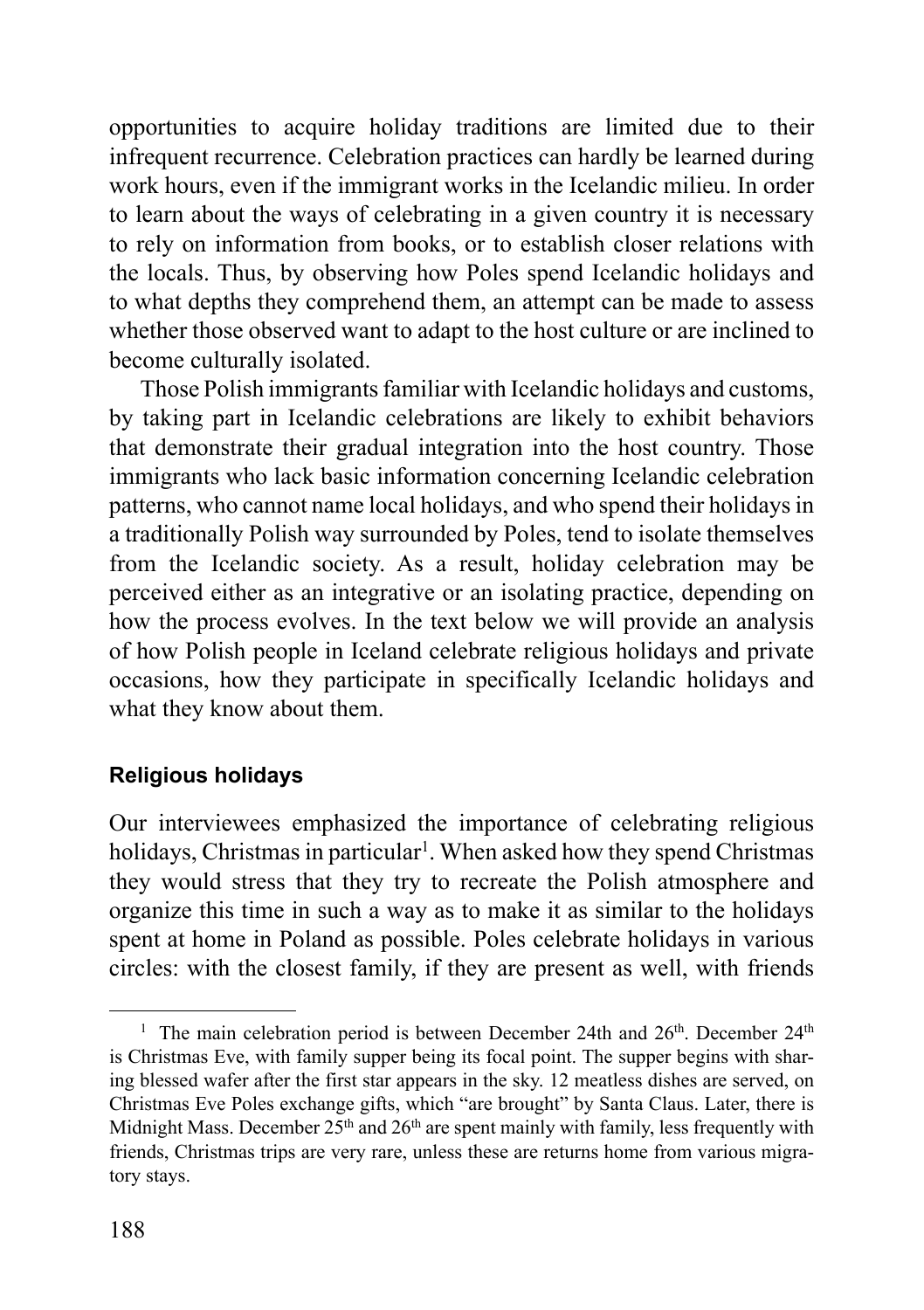from Poland or with a partner; they do not spend them with Icelanders, unless they are married to one. If the migrant is on her or his own, the family is replaced by friends and acquaintances, none of the participants acknowledged spending holidays on their own. Another strategy taken up by Poles on such occasions is a trip to Poland, to visit the family, or inviting them to Iceland for the holiday period.

What are then Polish holidays like in Iceland? "Traditional, homelike – Polish" (interview 35). Their traditional character would mostly be based on the above-mentioned family-orientedness and preparation of Polish, or resembling Polish, dishes. Some would also mention the Christmas Midnight Mass (so-called *pasterka*).

Even though Poles have the opportunity to take part in rituals that, in terms of religious practices, allow them to fully experience the holiday, they see holidays spent in Iceland as "incomplete". While the spiritual dimension of the holiday was listed as of a secondary importance, the family ties were foregrounded. Only one of the interviewees did openly admit that he is not religious, so for him the celebrations were about culinary experience. In general, however, nostalgia and the feeling of "incompleteness" prevailed. Yet, there were some opinions in which the positive side of holidays spent away from home was mentioned, mainly the limited house duties connected with preparations: "I celebrate Easter, Christmas Eve better than at home, 'cause here everybody will bring something, will do something and there is so much of it. Generally, I'll go to someone who feels like organizing it. But, generally speaking, I don't think that if all those people weren't around me that I would feel like making all that stuff" (interview 42).

During interviews our interlocutors talked mainly about Christmas; when asked about Icelandic holidays they would also tend to mention Christmas<sup>2</sup>. As a rule, they know little about Icelandic holidays and

<sup>&</sup>lt;sup>2</sup> In Iceland Christmas period lasts 26 days. It starts on December 12<sup>th</sup>, when *jólasveinar*, the sons of mean mountain trolls *Grýla* i *Leppalúði*, arrive. At present, *jólasveinar* play the role of Santa Claus, but they used to play tricks on farmers. There are 13 Santa Clauses, with one appearing on every day until Christmas Eve. After Christmas they leave, one after another; the last one disappears on Epiphany on January 6<sup>th</sup>. *Jólasveinar* bring gifts to good children, placing them in shoes left on windowsills. The naughty ones will find a potato instead. On the 23<sup>rd</sup> at midnight there is a mass to commemorate St. Thorlak's Day, a priest who died in 1193 and was canonised five years later. Similarly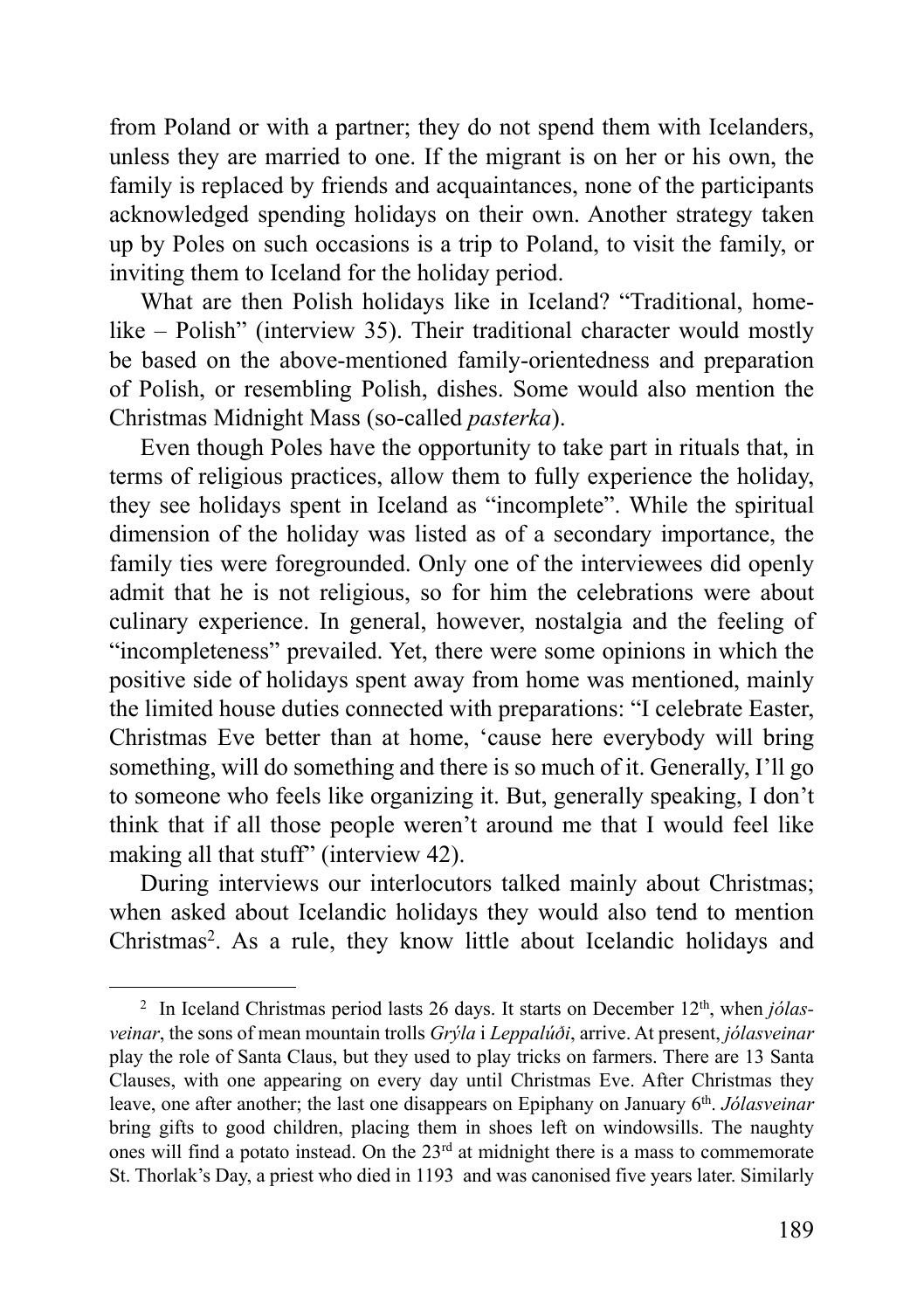customs, but they are aware of their different character, which they associate with Lutheranism. There was one exception, i.e. a female study participant who, for professional reasons, had to learn about Icelandic customs and she described them in the following way:

*They have 13 Santas. They call them Santas, but in fact these are some kind of dwarfs or mischievous creatures. They laugh that it's the Christmas mafia, 'cause there is mum Grilla, a dad and these 13 rogues: one, for example, knocks on doors, another steals meat and yet another candles; they are always doing mischief. What's more, there's this cat that is said to kidnap anyone who isn't wearing something new, so people had a good excuse to buy new clothing. And kids generally think only about these 13 Santas, 'cause 13 days before Xmas they arrive one after another day by day, and it's paradise for kids, 'cause they are given a present every day for 13 days in a row – unlike the Polish kids who receive gifts only on the 6th of December. Instead of a rod as in the Polish tradition, here in Iceland naughty kids get a potato for a present (interview 18).* 

Opinions on how Icelanders celebrate holidays were divided. In some responses one could sense a hint of disapproval: "Christmas is not a great religious experience for them" (interview 18).

However, others found the Icelandic "otherness" interesting and positive when compared to Polish pre- and holiday customs.

*In the first place they have a different menu, so to begin with we eat different things. In the first place our pre-holiday period is very busy, it's simply so intense, everything practically happens at the very last moment and people are nervous, tired, while here people go out into the streets, the streets are beautifully decorated and people go for walks, get together, there are such traditions that one day you spend with the family, the next day you go out, drink chocolate, drink coffee, eat some of their special holiday dishes. And they go out to meet friends, it's like us, on the second Day of Christmas [December 26<sup>th</sup>], it is more about people outside the family. But in the first place everything goes so very calmly, slowly, they enjoy this time. We, in turn, rush, get annoyed, tired, so that's in the first place the difference* (interview 16).

to Poland, presents are given on Christmas Eve. Traditionally everyone should get a new garment, otherwise he will deal with *Grylii the cat.* Like in Poland, Christmas is celebrated on December 25<sup>th</sup> and 26<sup>th</sup>. Typical Icelandic dishes include smoked lamb, ham and Ptarmigan stew with potatoes and peas.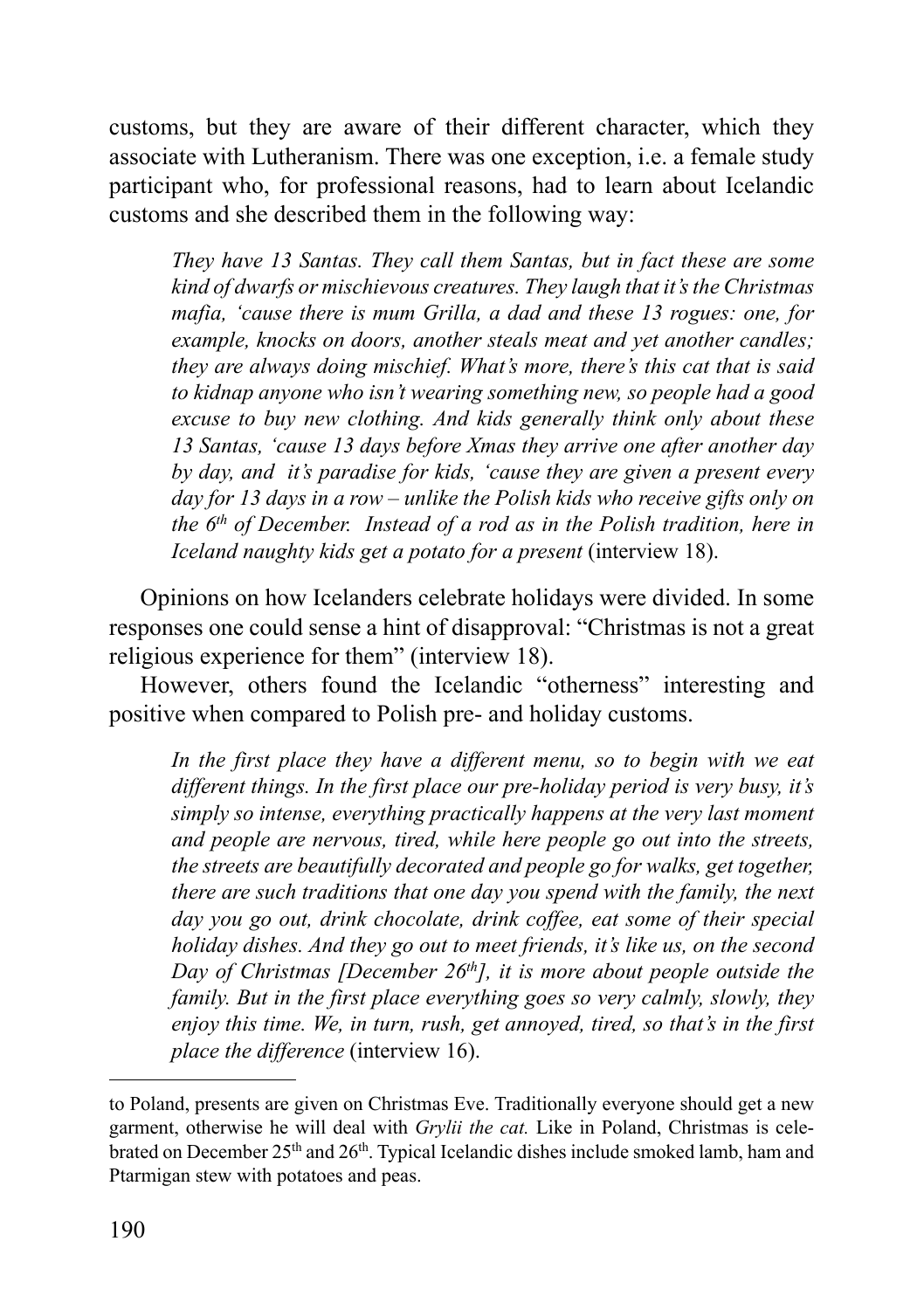It should be stressed that some subjects strongly emphasized similarities between Icelandic and Polish holiday customs: "During Christmas they also have Christmas Eve. I don't know if they have the eggs blessed on Easter or not. But generally it's similar as well, 'cause they have these Easter eggs. And that's all, I can see no differences" (interview 42).

The description of Icelandic celebration practices presented by Polish immigrants was quite superficial, in general, Poles lack knowledge of Icelandic traditions. The interviewees, with minor exceptions, did not provide any details about Icelandic celebrations, and even when they did, the information would not always match the reality.

#### **Private occasions – birthdays and name days**

In Poland it is customary to celebrate both birthday and name day. These are not only family occasions, friends are invited more frequently than in the case of the religious holidays mentioned above, often a name day is celebrated at the workplace. Some Poles, following the example of Icelanders, started celebrating only birthdays, but many maintain the tradition of name day celebrations*,* "we have to celebrate, otherwise we'd get bored to death" (interview 19).

Poles celebrate name days and birthdays mainly in the company of other Poles, which is reflected in the quite typical quote below: "I invite lots of mates from my home town (…) So there's a party (…) Just like at home. Usually when you worked it was [held on] Saturday, then a disco or a place like a pub, you know" (interview 5).

When asked about Icelanders' birthday celebrations, Poles explain that the former do not tend to celebrate every birthday but rather round anniversaries, when they invite family, relatives and friends. Poles, however, are seldom invited to such occasions. But this non-integration is mutual, Poles do not invite Icelanders either. One of the reasons is the limited ability to communicate. Polish-Icelandic families in which Polish customs are adopted are an exception: "They don't have name days, they don't celebrate name days, but we try to celebrate name days, so my husband changed his name into saint Nicholas (Mikołaj) so that he could have his name day" (interview 51).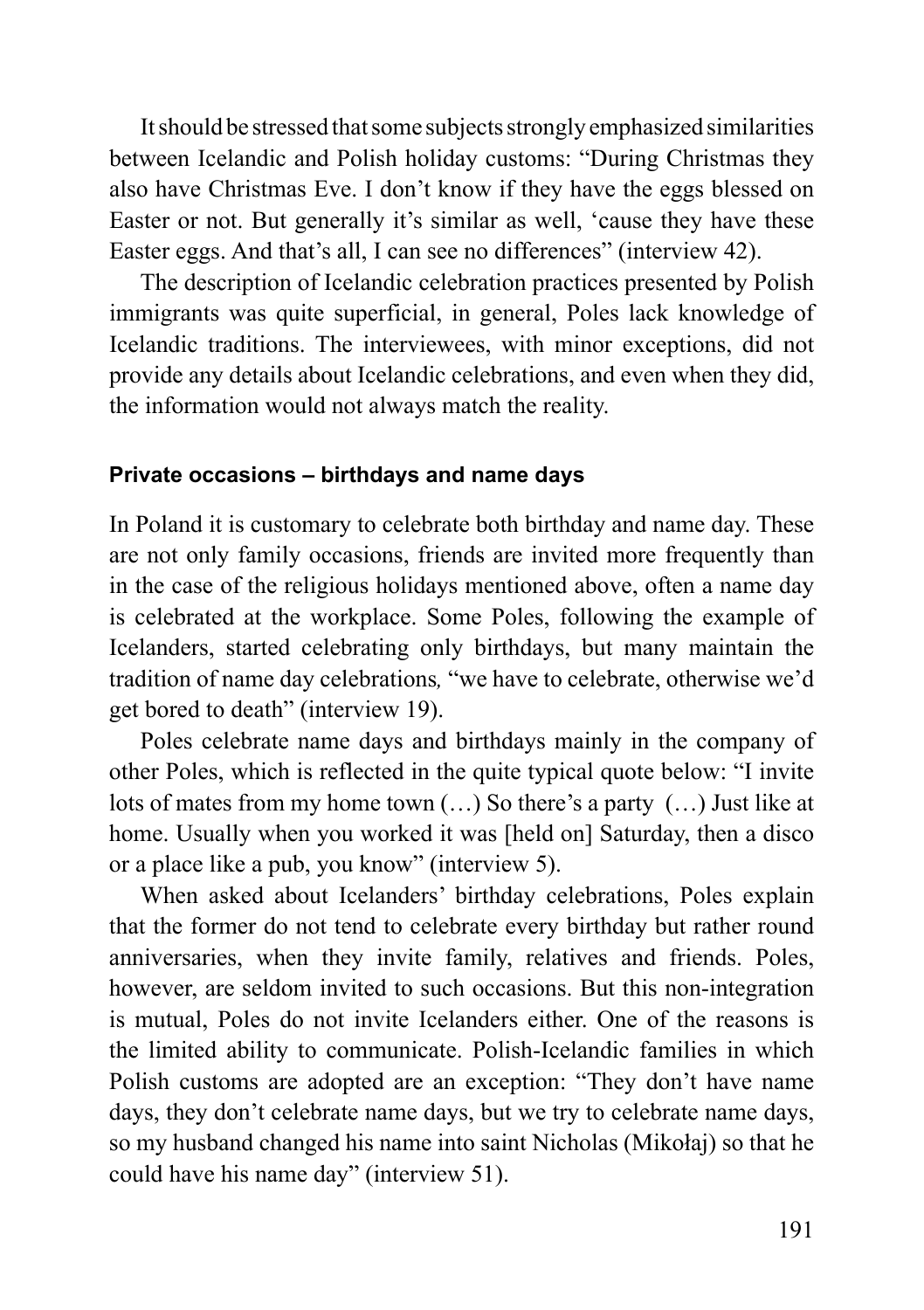### **Icelandic national holidays**

We also asked our interviewees whether they participate in Icelandic national holidays and other non-religious holidays. The intention was to see whether Poles in Iceland have a desire or need to take part in public events, not necessarily as active participants, but at least as touristsobservers. In addition, this question helped us to determine to what extent our interviewees are familiar with Icelandic holidays.

Some subjects would take part in events held to celebrate the Independence Day, gay pride parades, the First Day of Summer, Culture Night, end-of-summer concerts, but, in general, Poles did not participate in Icelandic celebrations often, the degree of their knowledge on the issue was small as well.

Passive observation was how most subjects participated in Icelandic holidays. Poles would be there as spectators, watching, taking pictures from a distance, but they did not report active participation, e.g. marching in a parade. Icelandic holidays were frequently treated as merely leisure time spent in the circle of family and friends.

## **Corporate events**

Is there then any sphere of social life where Poles and Icelanders interact having a good time? Apparently, the answer is "yes", and these are corporate events. Poles who mentioned them were very enthusiastic about the subject: "My first trip  $-1$ "ll never forget that  $-$  the manager didn't tell us exactly where we were going and it turned out that we ended up at a fortune teller. Next we visited some famous cooks, who prepared a dinner for us, later we went dancing, so you can really have a good time with Icelanders" (interview 18).

The quote above proves that Poles and Icelanders may and can have good time together. At times corporate events served as opportunities to share with co-employees the joys of private lives:

*Recently we've had a Bonus party, a ball where all people from all Bonuses meet, and what happened there was this engagement, my boyfriend proposed to me. An Icelandic woman recorded this on a camera belonging to the boss of all bosses, and they just played that back at this ball. (…) Icelanders would come up to me and congratulate. When we*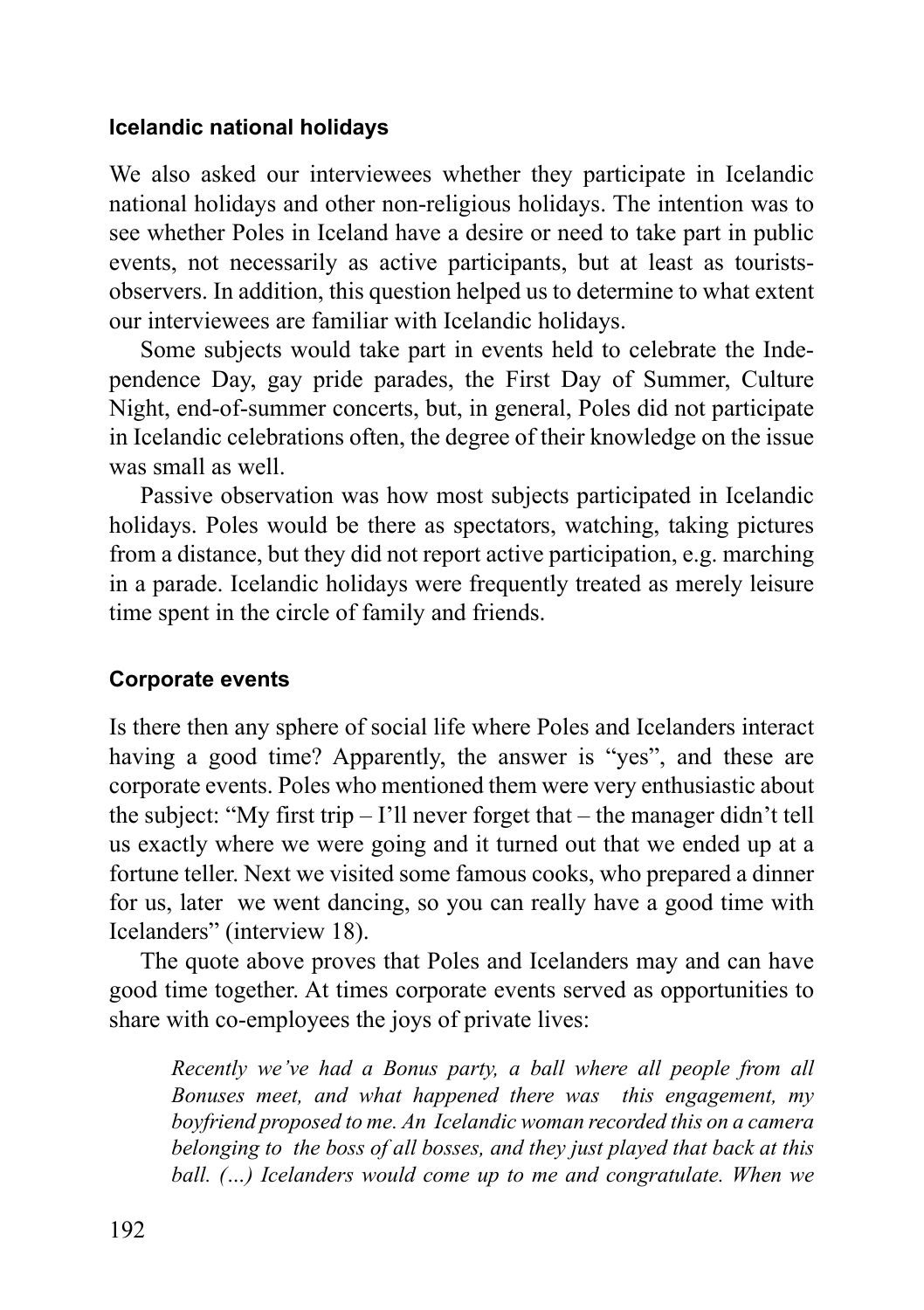*were leaving, some young Icelanders would run up to us and say it is you who are getting married (...) it was nice (interview 34).* 

Corporate events are the moments of social life when integration between Icelanders and Polish immigrants takes place. There are various reasons to explain this phenomenon. First, Poles may feel social pressure stemming from the fact that all employees partake in such events; not participating would result in strengthening the status of "the other", which is already strong due to different nationality. Second, the will to participate in such events could be, though it sounds rather unlikely, caused by the fear of losing a job. Third, and probably most important, Poles highly value Icelandic work culture, they are full of admiration for workplace relations, respect for employees' rights and towards the employees themselves. Interaction with Icelanders in the workplace fills the void caused by the lack of such experience in Poland. For that reason, participation in corporate events does not pose a threat to immigrants' identity and tradition.

## **Leisure time**

Free time is a separate category for analysis. While a holiday carries certain values with it, leisure, unless it is regarded as a value in itself, is neutral in axiological terms. Free time is associated with free choice and individualism, as opposed to a holiday, which, as mentioned earlier, is connected with duty and community life (Żygulski 1981, p. 86).

Poles spend their leisure time with Poles, Icelanders or other foreigners, though meeting own countrymen is the prevailing pattern for spending free time, especially in the case of Polish couples. "…as a couple we usually meet with Poles, like the last time when we went to a TEAPARTY organized by our friends, Poles. There were 21 people there, all of them Polish, and almost all were paragliding but that's only a detail" (interview 33).

Poles often spend their free time at home, watching TV, films on DVD or talking to their family via Skype. Unfortunately, spending time at home sometimes leads to extensive alcohol consumption. As a matter of fact, none of our interviewees acknowledged this, however, rumor among Poles is that such practices are quite frequent: "… there are people who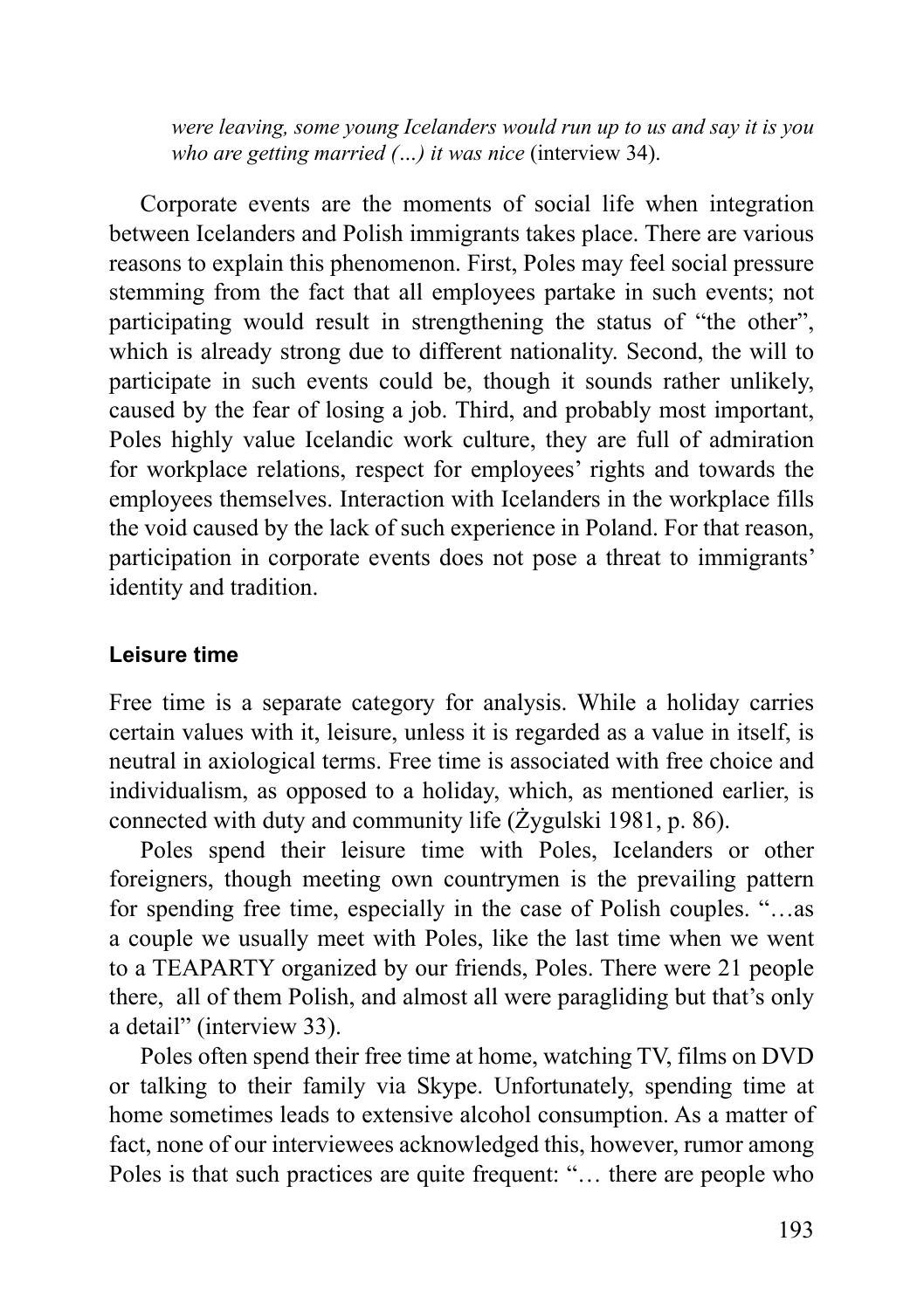only lock themselves up at home, especially if they, for example, share the flat with others and then, as far as I know, the weekend comes and they simply do nothing else but drink and party at home" (interview 16).

In general, however, Poles do not have too much free time due to the number of jobs they work at: "(…) they have three jobs at the same time and they don't even have time to rest [at home – MN], they have time for nothing else, 'cause they came here to earn money, 7 days a week'" (interview 18).

However, we also met people who spend their leisure time traveling around the island or, following the Icelanders' example, go regularly to the swimming pool or the gym, as well as to clubs and discos. Some places are more frequently chosen by Poles, in the past there was even a Polish pub, "Polonia", which was eventually closed, probably due to the brawls that took place there. "Polonia" was a meeting place for those Polish immigrants for whom adaptation to the new environment was most problematic.

We were also curious about whether Poles take advantage of city entertainments, whether there are places where they do not go or where they feel unwelcome. As it turned out, Reykjavik is perceived as a city open to all inhabitants regardless of their nationality. If there are places Poles do not visit it is not because they are not welcome, but rather due to their limited cultural competence, mainly their inability to speak Icelandic. Lack of free time and fatigue are other factors which make spending leisure time actively difficult for Poles: "And sometimes I'm so fed up after work that I don't even answer any phone calls. I'm tired, I'm so tired. I just feel like taking a bath, laying down and watching TV" (interview 36).

Some of the participants felt alienated in Reykjavik, others believed they had too few friends with whom to spend free time. Collective leisure is a learned model of spending free time: "Time at work somehow passes by. Recently we started going to the gym to make this time nicer, then we go back home and go to sleep. That's life. I don't have too many friends here to go out with, hold a barbecue or something like that. And Poles are different abroad" (interview 34).

Amongst women there is one more obstacle: home duties stemming from a typical patriarchal role division in the family. Moreover, limited financial resources, especially during the crisis, present another obstacle.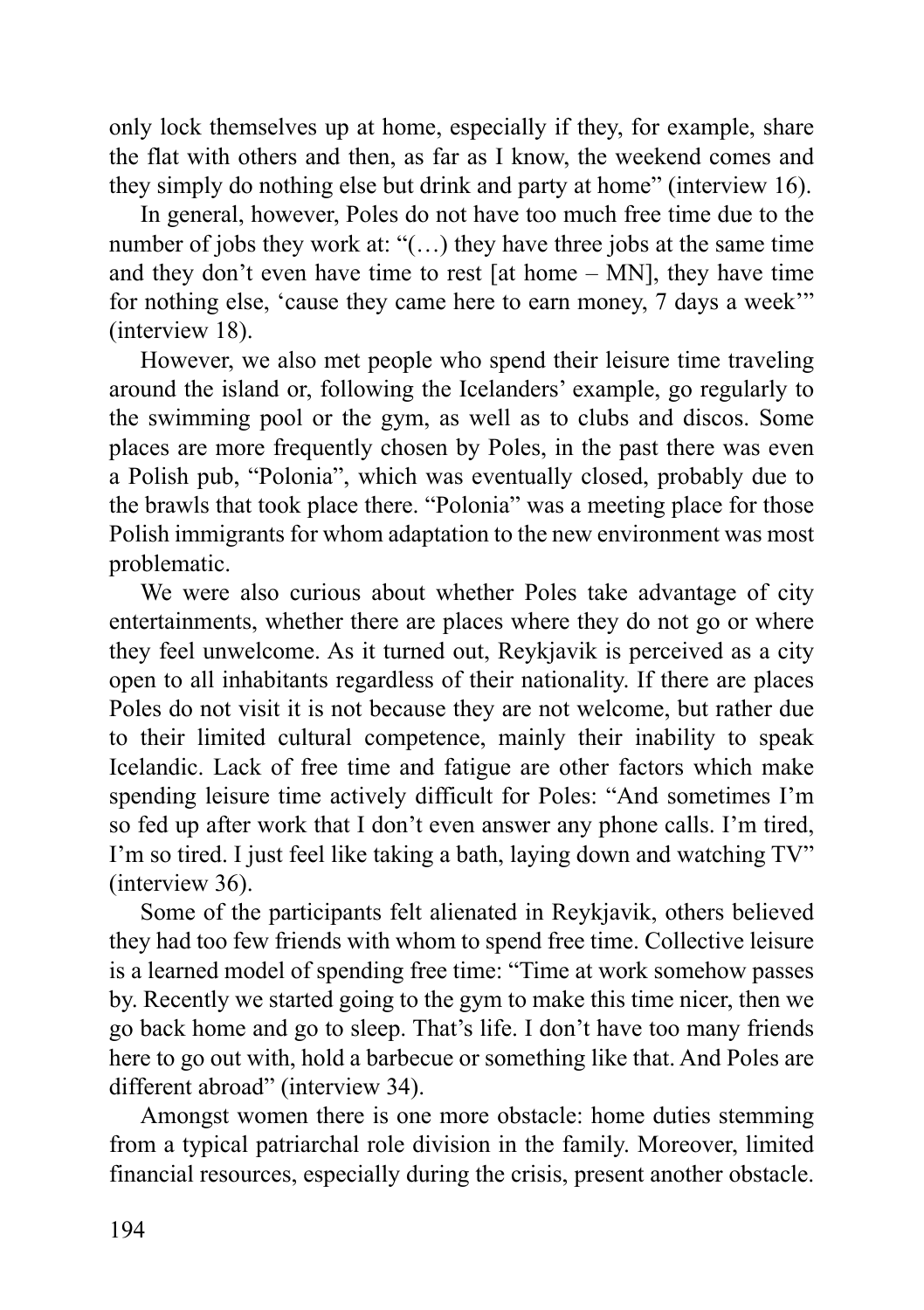*I guess there are many clubs here where events and concerts take place, where Poles do not show up for the simple reason that for many it is quite costly. When the earnings are not so high, going out to a pub, a club becomes rather costly. That is money you take away from the home budget, I guess there are such places, such clubs where Icelanders go and Poles don't* (interview 16).

## **Conclusion**

Holidays constitute the part of reality in which "Polishness" (understood in a very particular way) is particularly manifest. The holiday period is the phase of social life when the tendency to recreate "Poland" abroad becomes most apparent and forcefully verbalized. The analysis of Poles' opinions regarding holidays, and Christmas in particular, shows that to them holidays are primarily a family occasion, with stress placed on the atmosphere of gathering together at a table (on Christmas Eve). The spiritual and religious dimensions are of lesser significance in this case.

As far as the Icelandic holiday calendar is concerned, it was, with minor exceptions, barely familiar to the interviewed Poles, who did not take active part in Icelandic holidays. If they decided to participate in any events, their role was limited to passive observation. The attitude that prevailed was to treat Icelandic holidays as time off from work that can be spent with acquaintances and friends. The subjects did not show interest in Icelandic anniversaries either at the cognitive or behavioral level.

Poles in Iceland tend to isolate themselves from Icelandic society. The isolation refers mainly to the cultural dimension and is reflected in the lack of familiarity with the customs and, in the first place, with the language. Poles who do not speak Icelandic have very limited opportunities to acquire knowledge about the country they live in. The inability to speak Icelandic also affects migrants' social capital, as their primary networks consists of "own people" and other foreigners, with Icelanders occupying secondary roles. The lack of Icelandic social and cultural capital has an influence on the ways of spending free time and celebrating. During holidays Poles are conspicuously absent from Icelandic celebrations, they are completely withdrawn from Icelandic traditions and customs, but actively cultivate Polish traditions instead. Passive participation is a behavior observed when it comes to non-religious holidays. Active